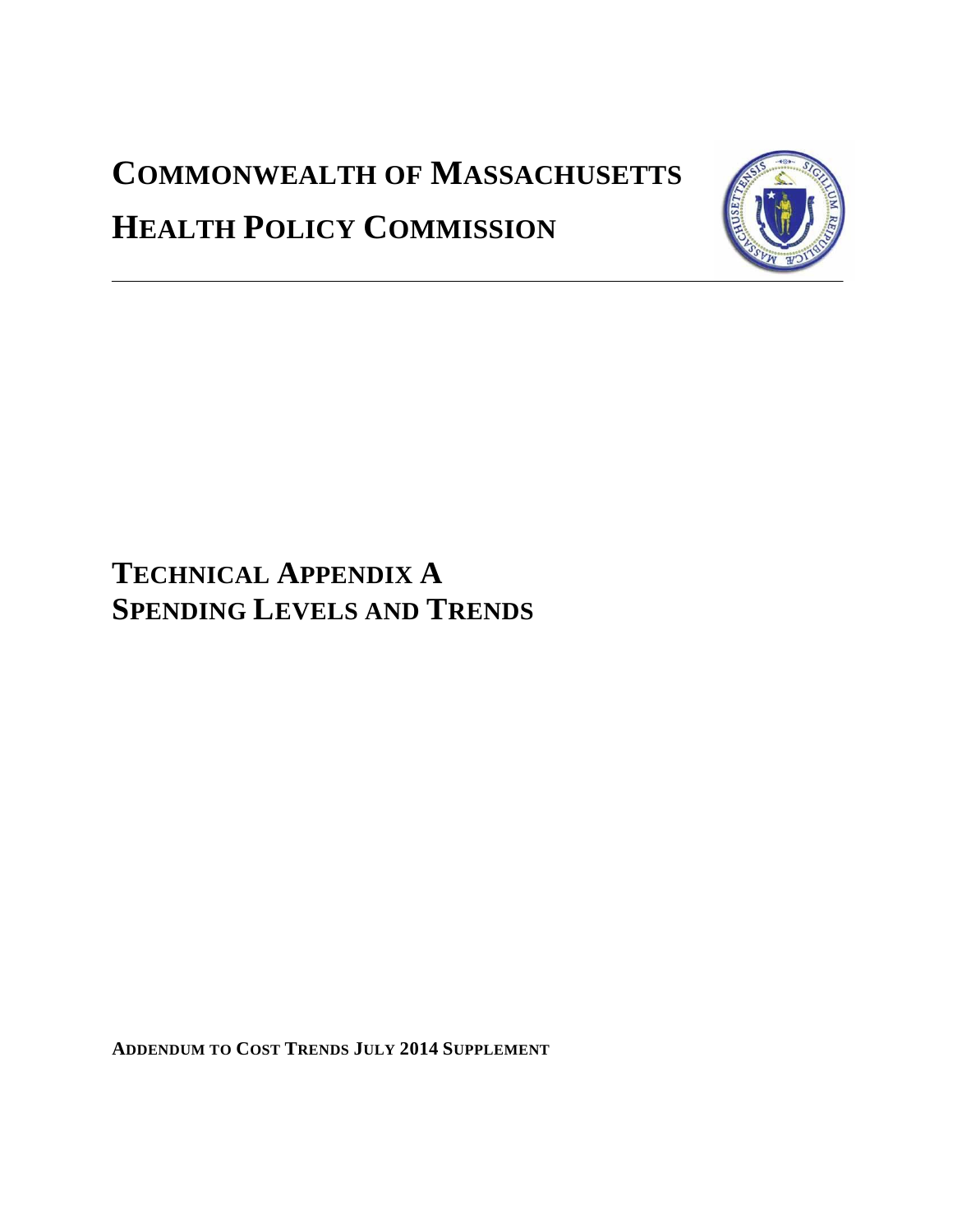# **Table of Contents**

| 1.1 | Three-way deconstruction of the growth in claims-based medical expenditures  1        |  |
|-----|---------------------------------------------------------------------------------------|--|
| 1.2 |                                                                                       |  |
| 1.3 |                                                                                       |  |
| 1.4 |                                                                                       |  |
|     |                                                                                       |  |
| 2.1 | Difference in spending per beneficiary between Massachusetts and the United States 3  |  |
| 2.2 |                                                                                       |  |
| 2.3 |                                                                                       |  |
| 2.4 | Breakdown of difference between Massachusetts and U.S. spending per aged enrollee. 3  |  |
|     |                                                                                       |  |
| 3.1 |                                                                                       |  |
| 3.2 |                                                                                       |  |
| 3.3 | Regression-based analysis of discharges to post-acute care for Massachusetts and U.S. |  |
| 3.4 |                                                                                       |  |
|     |                                                                                       |  |
| 4.1 | Estimate of total spending on behavioral health services in Massachusetts  7          |  |
| 4.2 | Spending by category of service for people with and without behavioral health         |  |
| 4.3 | Impact of behavioral health conditions on expenditures for non-behavioral health      |  |
| 4.4 |                                                                                       |  |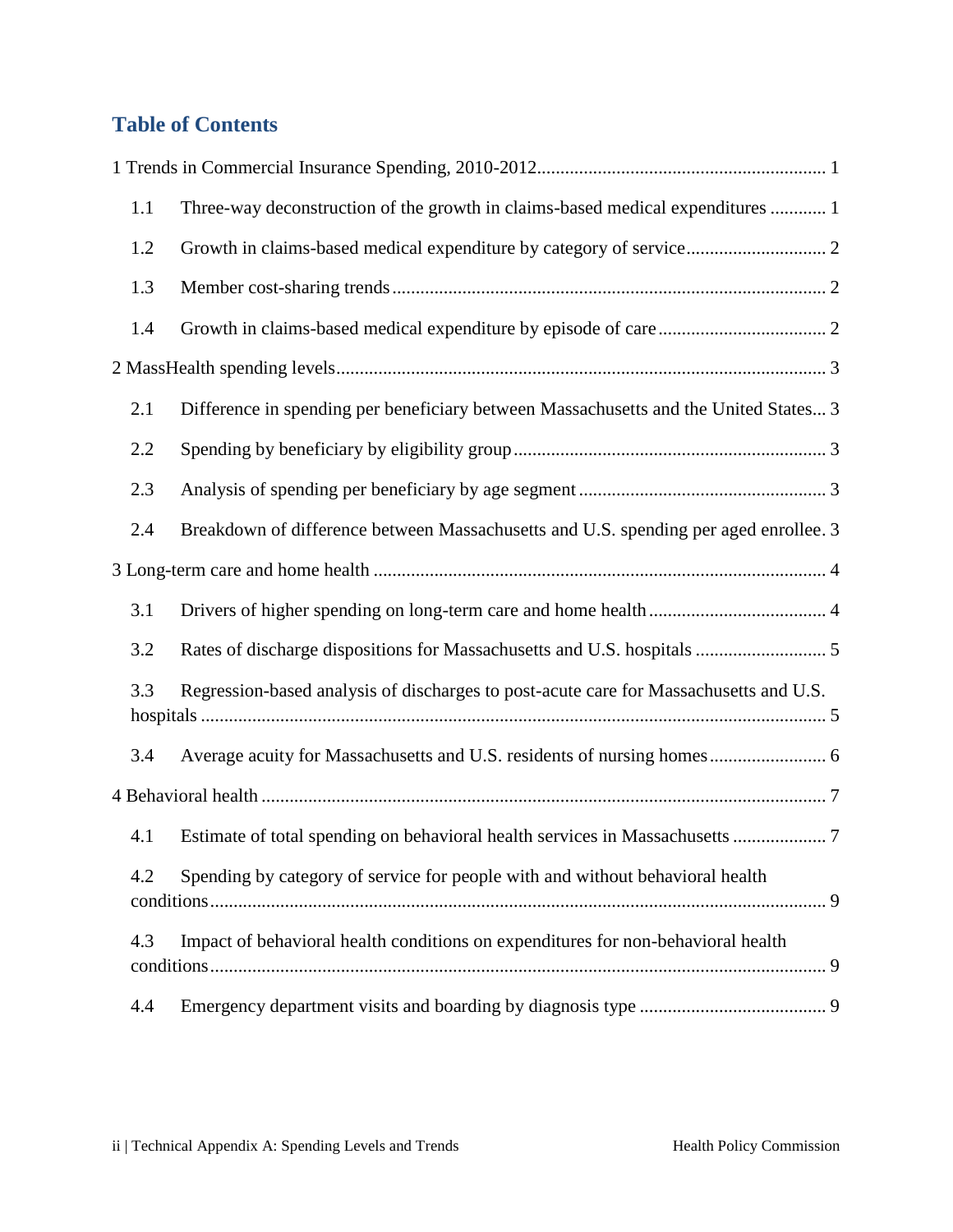# <span id="page-2-0"></span>**1 Trends in Commercial Insurance Spending, 2010-2012**

#### <span id="page-2-1"></span>**1.1 Three-way deconstruction of the growth in claims-based medical expenditures**

The Health Policy Commission (HPC) and the Lewin Group used the All-Payer Claims Database (APCD) to deconstruct the trend in claims-based medical expenditures into three component parts:

- Change in the burden of illness or risk level of the population
- Change in the quantity of services used, adjusted for risk
- Change in the price paid

Table A1.1 below explains how these concepts were defined and implemented using data from the APCD. The sample consisted of claims for the state's three largest commercial payers -- Blue Cross Blue Shield of Massachusetts (BCBS), Harvard Pilgrim Health Care (HPHC), and Tufts Health Plan (THP) -- and Medicare Fee-For-Service.<sup>i</sup> See Massachusetts **Commercial Medical Care Spending<sup>1</sup>** for more information on the methods used to generate the analytic file.

<span id="page-2-2"></span>

| Term                  | Definition                                                                                                                                                                                                                                                                                                                                                                                      |
|-----------------------|-------------------------------------------------------------------------------------------------------------------------------------------------------------------------------------------------------------------------------------------------------------------------------------------------------------------------------------------------------------------------------------------------|
| Overall spending      | Total per member per month claims-based medical expenditures.                                                                                                                                                                                                                                                                                                                                   |
| Standardized spending | A standardized measure of spending that does not vary by payer, provider, or time period. In<br>effect, a measure of the quantity of services. This measure is calculated by re-pricing all services<br>using a standard fee schedule.                                                                                                                                                          |
| Price index           | A composite price measure that complements standardized spending and reflects price variation<br>due to differences among payers, providers, and time periods. This measure is calculated as:<br>(Spending for all services at prices paid) / (Spending for all services priced using a standard fee<br>schedule). As a result, Overall spending = standardized spending * relative price paid. |
| Patient risk score    | A measure of a patient's expected need for health care services due to demographic and clinical<br>characteristics.                                                                                                                                                                                                                                                                             |

#### Table A1.1: Definition of Concepts in Deconstruction of the Growth in Spending 2010-2012

Table A1.2 contains our findings. Consistent with data from other sources, this analysis indicates that changes in price paid were the main driver of the growth in commercial spending between 2010 and 2012.

 i For this analysis of the commercial insurance market, we use a sample that consists of claims submitted by the three largest commercial payers – Blue Cross Blue Shield of Massachusetts (BCBS), Harvard Pilgrim Health Care (HPHC), and Tufts Health Plan (THP). This sample represents 66 percent of commercially insured lives and 36 percent of Massachusetts residents. For members of that sample, we analyze claims-based medical spending but not pharmacy spending or payments made outside the claims system (such as shared savings, pay-for-performance, and capitation payments) and estimate that we include approximately 80 percent of their claims-based spending. The APCD contains claims for the majority, but not all, self-insured plans. Self-insured plans are encouraged, but not required, to submit this data, and certain employers instruct their plans to opt out.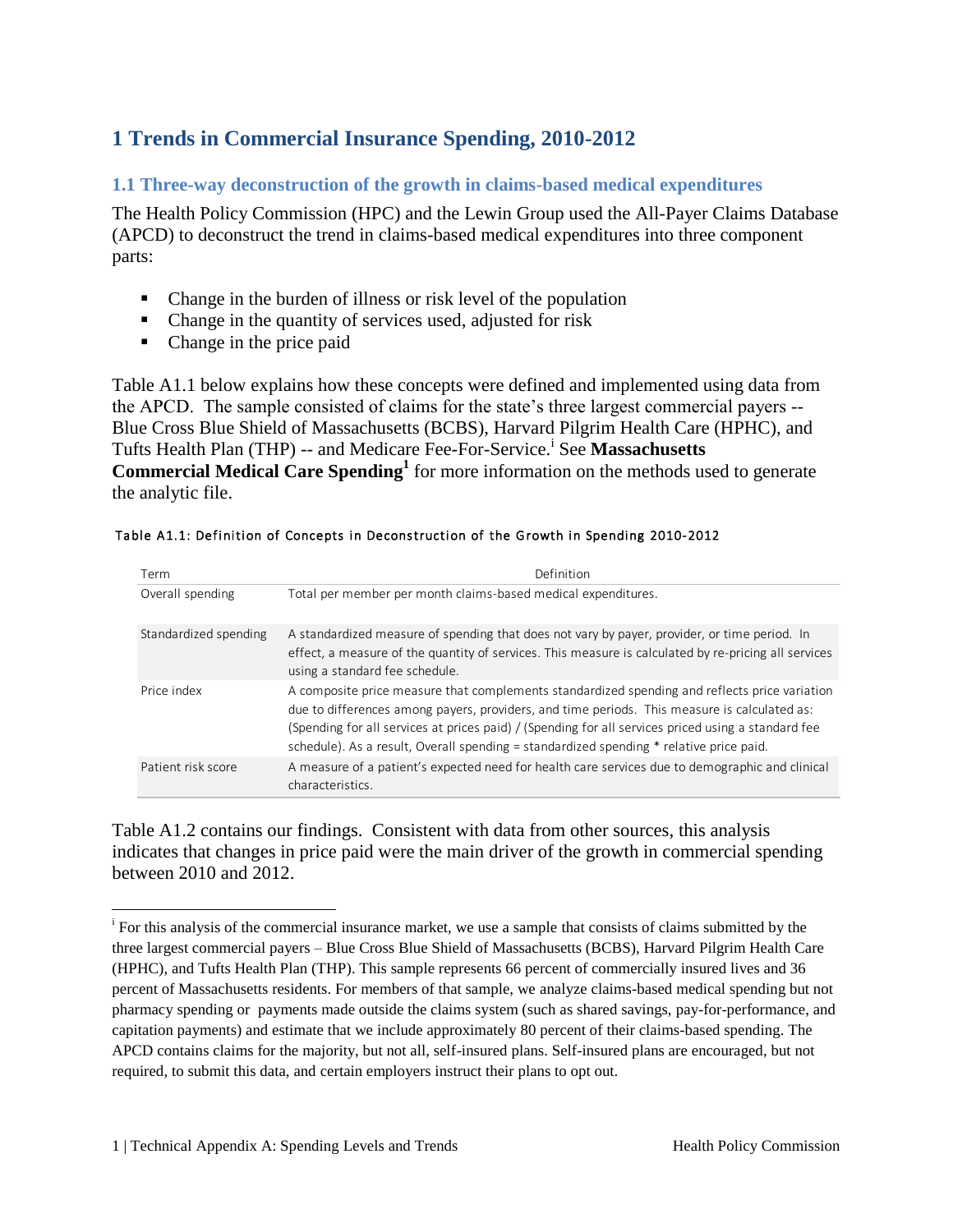#### Table A1.2: Three-Factor Decomposition of the Growth in Spending

Contribution to rate of change in claims-based expenditures (excluding pharmacy spending), 2009-2011

| Measure                                                              |                      | Commercial   |
|----------------------------------------------------------------------|----------------------|--------------|
| Observed overall spending                                            | ob                   | 2.9%         |
| Standardized spending                                                | S                    | $-2.1%$      |
| Three factor decomposition of growth in observed spending            |                      |              |
| Risk                                                                 |                      | $^{\sim}0\%$ |
| Standardized spending adjusted for risk (quantity adjusted for risk) | $[(1+s)/(1+r)] - 1$  | $-2.1%$      |
| Price index                                                          | $[(1+ob)/(1+s)] - 1$ | 5.2%         |

Notes: Overall spending = risk \* standardized spending adjusted for risk \* price index

 $(1+ob) = (1+r) * (1+s)/(1+r) * (1+ob)/(1+s)$ 

With: ob=change in observed overall spending, s = change in standardized spending, r=change in risk score All changes are measured in nominal terms. Readers may not be able to reproduce results due to rounding. Source: All-Payer Claims Database; The Lewin Group; HPC analysis.

#### <span id="page-3-0"></span>**1.2 Growth in claims-based medical expenditure by category of service**

For detailed definitions of categories of service, see CHIA and HPC publication, "Massachusetts Commercial Medical Care Spending."[1](#page-2-2)

We aggregated spending for each of 2010 and 2012 by category of service to identify the compound annual growth rate within each category and to calculate the proportion of total growth over those two years contributed by each category.

#### <span id="page-3-1"></span>**1.3 Member cost-sharing trends**

Cost-sharing was estimated as the difference between allowed amount (the total expenditures incurred by the payer and the member for a given claim) and paid amount (the expenditures incurred by the payer alone).

Our method includes all out-of-pocket spending observed by the commercial payers – including deductibles, co-payments, and co-insurance – but excludes spending paid directly by consumers on services not covered by commercial insurance.

#### <span id="page-3-2"></span>**1.4 Growth in claims-based medical expenditure by episode of care**

The Lewin Group applied the Optum Episode Treatment Group (ETG) grouper to our claims sample to estimate expenditures for each episode of care. (Additional details on Lewin methodology are available in CHIA and HPC publication, "Massachusetts Commercial Medical Care Spending."<sup>1</sup>[\)](#page-2-2)

We aggregated episodes at the 4-digit ETG level and ranked episodes by total dollars of growth between 2010 and 2012 to calculate growth rates within each episode and contribution of each episode to total growth in per member per month spending.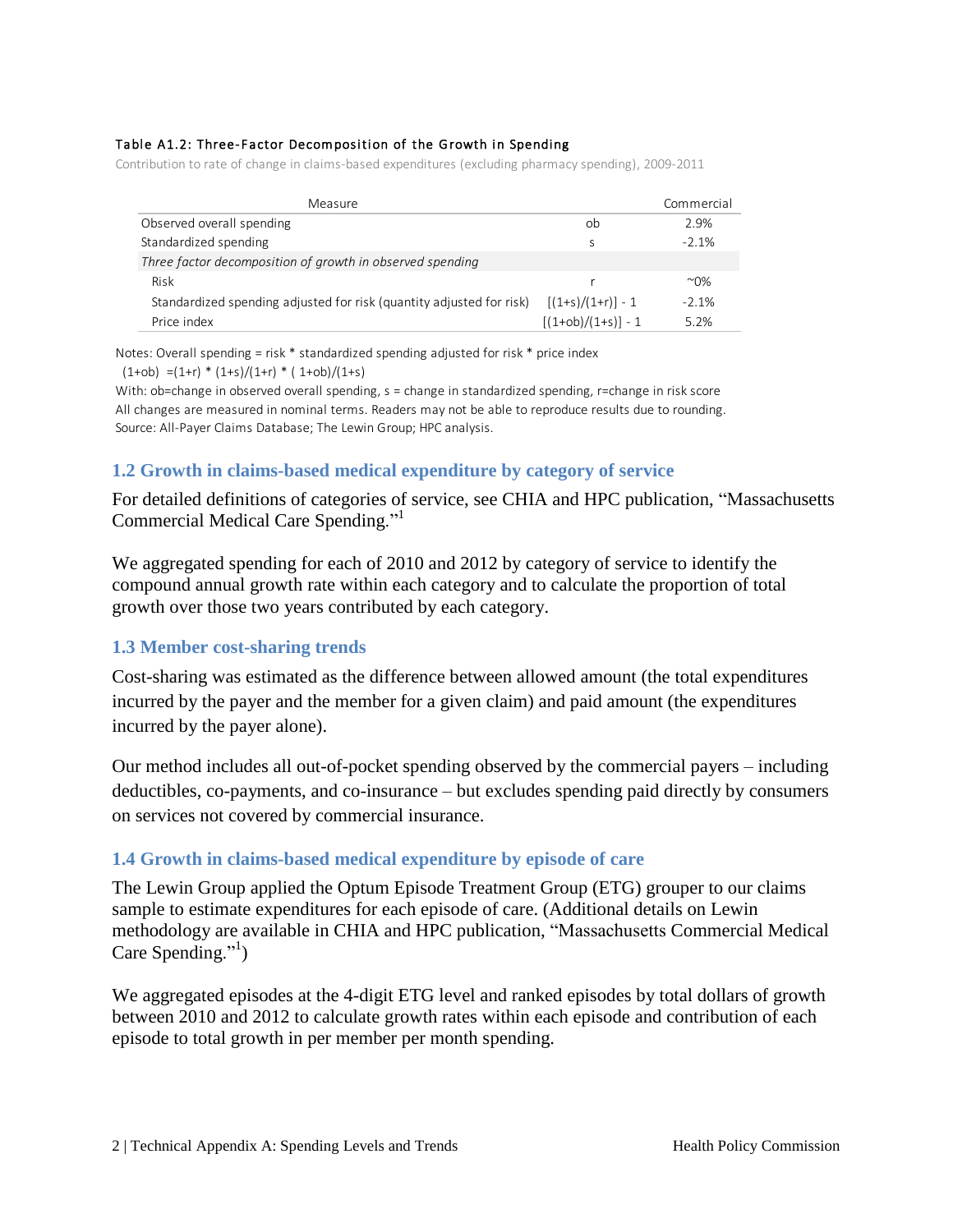# <span id="page-4-0"></span>**2 MassHealth spending levels**

Our analyses of MassHealth spending levels were based on data from the Medicaid Statistical Information System (MSIS), which is described in greater detail in our Data Sources appendix.

#### <span id="page-4-1"></span>**2.1 Difference in spending per beneficiary between Massachusetts and the United States**

We calculated the difference in spending per beneficiary as the difference in Total Medicaid Paid Amount divided by the Unique Beneficiary Count for Massachusetts and the United States.

We categorized MSIS eligibility groups into five categories: aged, disabled, adults, children, and unidentified. Our definitions are as follows:

- *Aged:* Aged
- *Disabled:* Blind/Disabled
- *Adults:* Adults, Unemployed Adults, BCCA Women
- *Children:* Children, Children (Unemployed Parent), Foster Care Children
- *Unidentified:* Not eligible, Unknown

We compared spending per beneficiary in Massachusetts to the spending per beneficiary that would occur if the Massachusetts level of spending per beneficiary for each of these enrollment groups were applied to the U.S. average mix of enrollees across the groups. This difference (22 percent) was interpreted as the difference in spending per enrollee at comparable mix, and the remainder of the difference (31 percent – 22 percent = 9 percent) was interpreted as the difference attributable to enrollment mix.

#### <span id="page-4-2"></span>**2.2 Spending by beneficiary by eligibility group**

For each eligibility group (as defined in **2.1** above), we calculated Total Medicaid Paid Amount divided by the Unique Beneficiary Count in MSIS for Massachusetts and the United States.

#### <span id="page-4-3"></span>**2.3 Analysis of spending per beneficiary by age segment**

We used MSIS data to determine Unique Beneficiary Counts and Total Medicaid Paid Amount for each age segment within the Children and Aged eligibility groups (as defined in **2.1** above).

The proportion of beneficiaries in each age segment was calculated using Unique Beneficiary Counts, and the difference in spending per beneficiary within each segment between Massachusetts and the United States was calculated by comparing Total Medicaid Paid Amount divided by Unique Beneficiary Count within each segment.

#### <span id="page-4-4"></span>**2.4 Breakdown of difference between Massachusetts and U.S. spending per aged enrollee**

We categorized MSIS categories of service into ten categories. Our definitions are as follows:

- *Capitated:* Capitated Care
- *Inpatient Hospital*: Inpatient Hospital Svcs
- *Institutional LTC*: ICF/MR Svcs, Nursing Facility Svcs
- *Home Health Services:* Home Health Svcs
- *Mental Health Services:* Mental Health Facility Svcs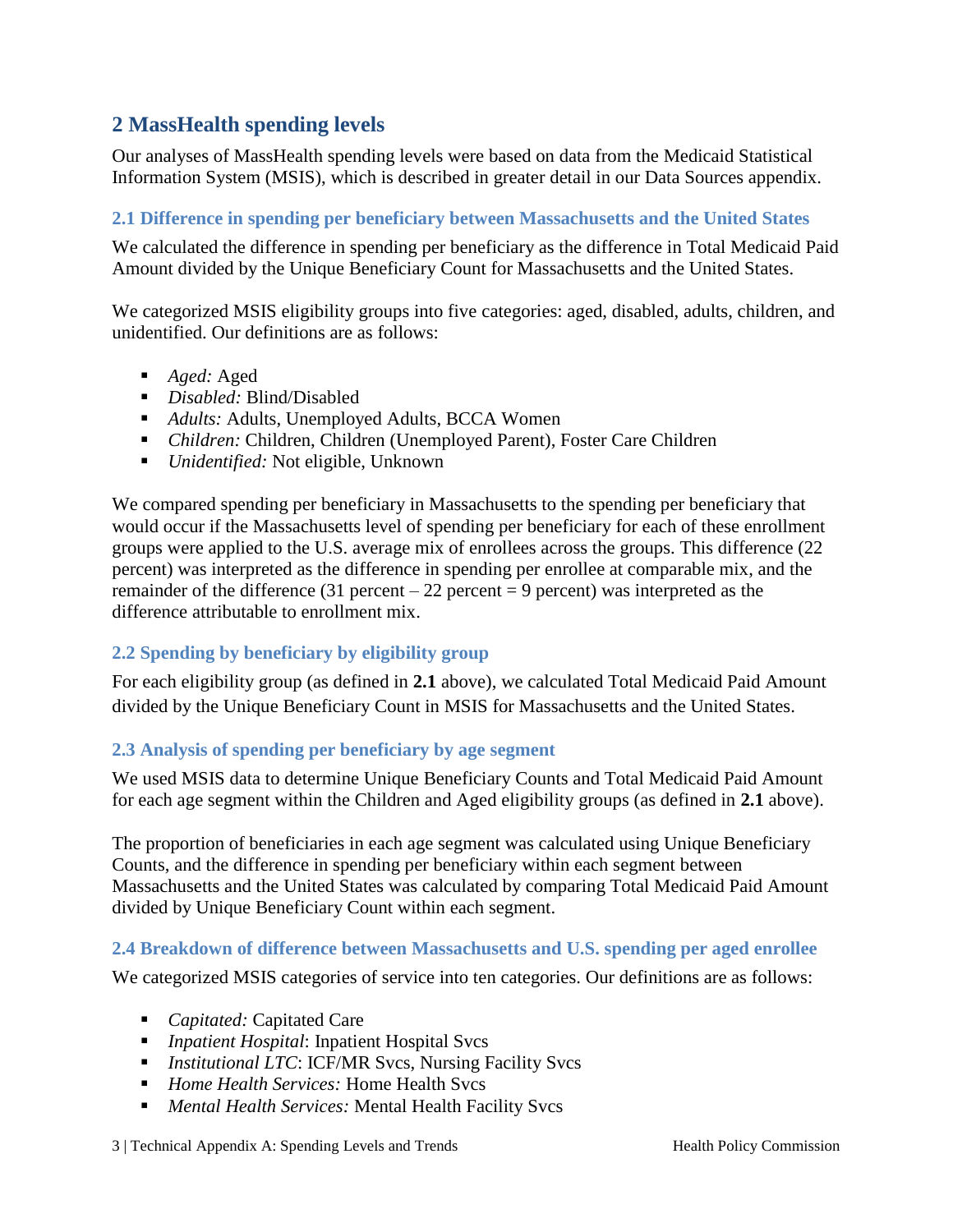- *Outpatient Hospital:* Outpatient Hospital Svcs
- *Other:* Other Care, Sterilizations, Unknown
- **Personal Support / Case Management Services: Personal Support Svcs, Pccm Svcs**
- **Pharmacy: Prescribed Drugs**
- *Professional Services:* Clinic Svcs, Dental Svcs, Lab And X-Ray Svcs, Other Practitioner Svcs, Physician Svcs

For each category of service, we calculated Total Medicaid Paid Amount for that category for the Aged eligibility group (as defined in **2.1** above) for Massachusetts and for the United States. Total Medicaid Paid Amount in each category of service was divided by the Aged Unique Beneficiary Count to determine spending per beneficiary in each category of service.

The difference in per beneficiary spending between Massachusetts and the United States for each category of service was divided by the total difference in per beneficiary spending to estimate the contribution of each category of service to the total difference.

# <span id="page-5-0"></span>**3 Long-term care and home health**

#### <span id="page-5-1"></span>**3.1 Drivers of higher spending on long-term care and home health**

#### *Drivers of higher expenditures for nursing homes*

To estimate the contribution of demographic differences to higher spending on nursing homes, we used the Minimum Data Set (MDS) survey published for Quarter 4 of Fiscal Year 2011 and the 2011 American Community Survey 1-year Estimate. Our estimate of 13 percentage points of difference in spending contributed by age differences is based on the difference of expected nursing home utilization between Massachusetts and U.S. residents based on their age profiles. We determined the percentage difference in expected utilization by applying national rates of nursing home residency by age group (under 65, 65-74, 75-84, and 85 and over) to Massachusetts and U.S. population distributions.

Our estimate of the contribution of price differences to differences in spending represented an aggregate of published data points from various sources. We estimated private pay rates based on the median semi-private nursing home room per day private pay rate from the Genworth Financial 2011 Cost of Care Survey. For Medicare rates, we used the pay rate found in the Medicare & Medicaid Statistical Supplement. The Medicaid rate came from the American Health Care Association's "A Report on Shortfalls in Medicaid Funding for Nursing Home Care.<sup>2</sup>" Using these payer-specific rates, we estimated an overall weighted average price at Massachusetts rates and at U.S. average rates across payer types, weighted by the mix of residents by payer type in Massachusetts. Our estimate of payer mix was obtained based on an analysis of OSCAR data in the American Association of Retired Persons' 2012 Across the States: Profiles in Long-Term Services and Supports report.<sup>3</sup>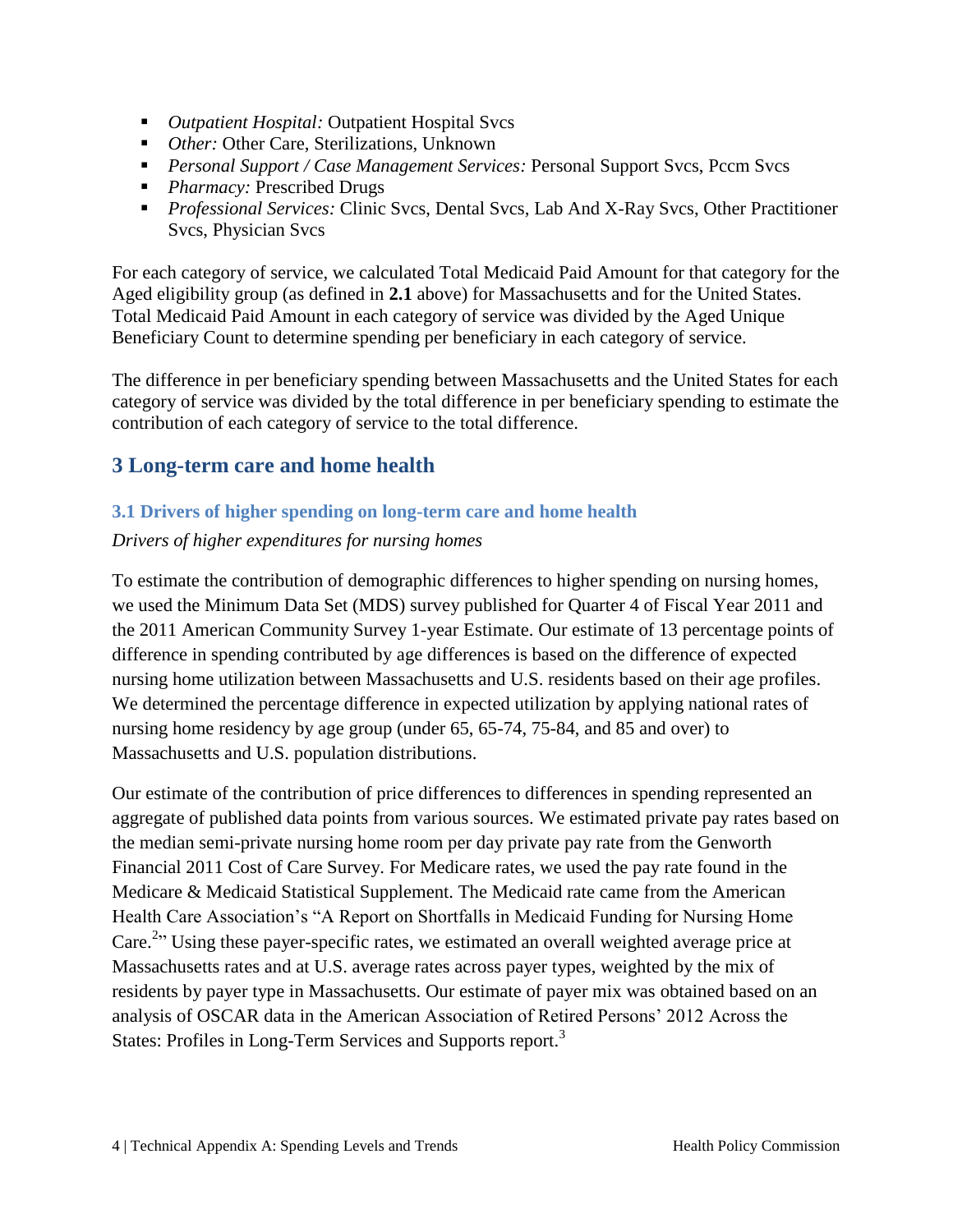#### <span id="page-6-0"></span>**3.2 Rates of discharge dispositions for Massachusetts and U.S. hospitals**

We classified discharges in the Healthcare Cost and Utilization Project's (HCUP) National Inpatient Sample by discharge disposition (using the DISPUniform field) and determined the proportion of discharges of each discharge disposition for Massachusetts hospitals (using the HOSPST field) and for all hospitals in the United States.

## <span id="page-6-1"></span>**3.3 Regression-based analysis of discharges to post-acute care for Massachusetts and U.S. hospitals**

We estimated the probability that a patient will be discharged to post-acute care within Massachusetts relative to the rest of the United States, adjusted for key patient and discharge characteristics. Within the sample discharged to post-acute care, we also estimated the probability that a patient would be discharged to a skilled nursing facility (SNF) as opposed to home health.

The Health Policy Commission conducted this analysis using the Nationwide Inpatient Sample from the Healthcare Cost and Utilization Project (HCUP), housed within the Agency for Healthcare Research and Quality.

#### *Data and Sample*

We used HCUP's Nationwide Inpatient Sample for calendar year 2011 for our analysis. This dataset includes a sample of 7 million discharges covering patients from all 50 states. Our sample included patients that were at least 18 years of age and had either a routine discharge, a discharge to a skilled nursing facility, or a discharge to home health. Patients with missing zip codes were dropped from the analysis.

#### *Analytic Approach*

 $\overline{a}$ 

The HPC used a logistic probability model (logit) to estimate the probability that a patient would be discharged to post-acute care based on the patient's state of residence, age, sex, primary payer, community income, and clinical profile.

We then used the same covariates in a second logit model that predicted the probability that a patient would be discharged to a skilled nursing facility as opposed to a home healthcare provider, conditional on being discharged to post-acute care.

*Dependent Variable:* The first logit model's dependent variable was a binary variable that indicated whether the observation was a routine discharge<sup>ii</sup> or a discharge to post-acute care, with post-acute care including both skilled nursing facilities and home healthcare providers.<sup>iii</sup>

ii Defined by HCUP as a discharge to home or self-care, or a discharge to court/law enforcement.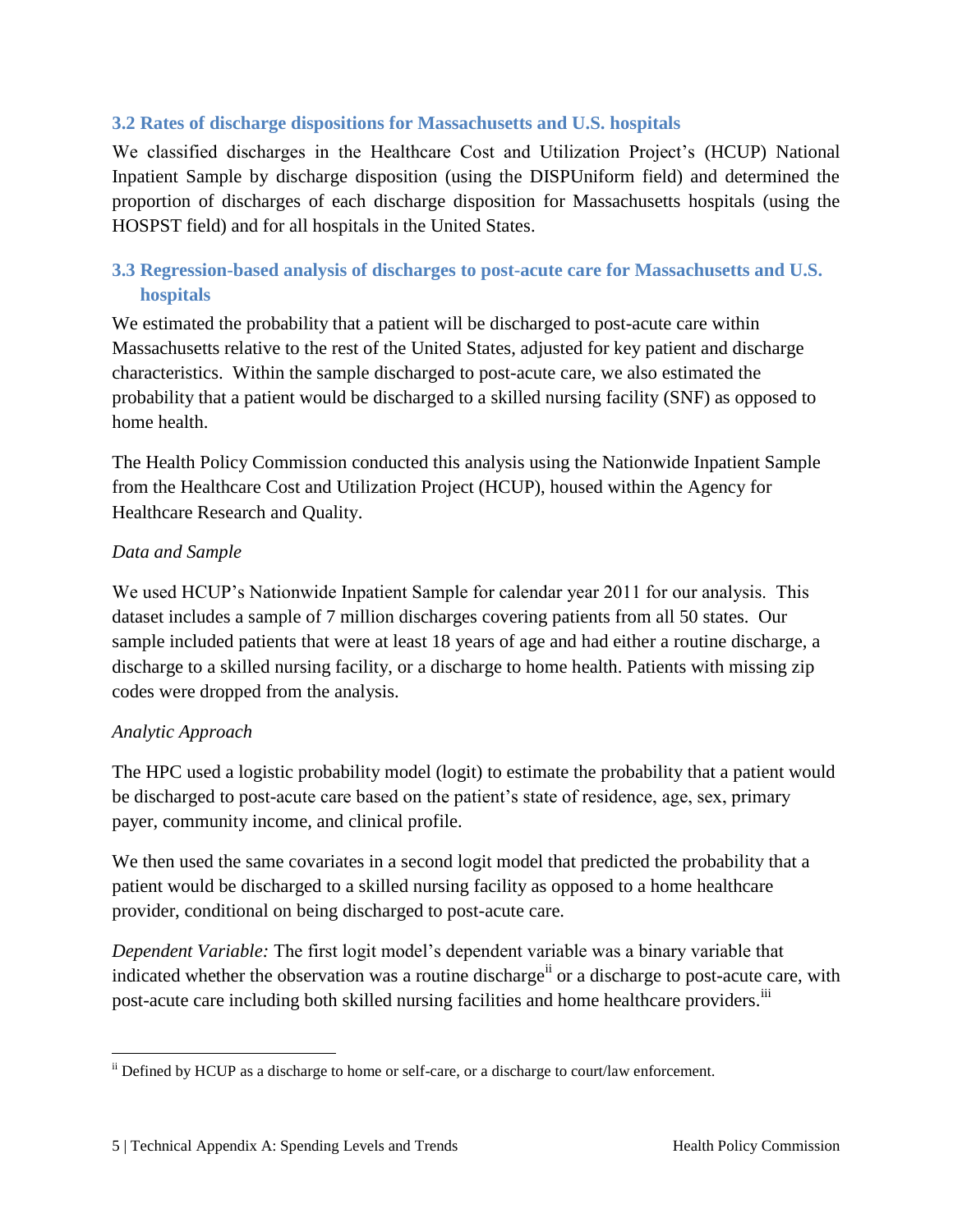The second logit model's dependent variable was an indicator that determined if the observation was discharged to a skilled nursing facility.

*Variable of Interest:* Our variable of interest was an indicator variable that determined if the discharging hospital was located in Massachusetts or some other state.

*Demographic Variables:* For age, our sample was grouped into 6 age categories, (1) between 18 and 44, (2) 45-54, (3) 55-64, (4) 65-74, (5) 75-84, (6), greater than 85 years of age. Payers were split into four categories, Medicaid/No Charge, Medicare, Private Insurance, and Self Pay/Other.

Because patient-level income was not available, patients were assigned to an income level based on the median incomes in their zip code in 2011, as reported by the US Census' American Community Survey.

For income, our sample was grouped into 4 income categories, less than \$38,999 per year, between \$39,000 and \$47,999, between \$48,000 and \$63,999, and greater than \$64,000.

*Clinical Profile Variables:* To characterize the patient's clinical profile, the independent variables included risk of mortality score, severity of illness subclass score, 29 comorbidity indicators<sup>iv</sup>, DRG<sup>v</sup>, and the length of stay within the hospital. For length of stay, our sample was grouped into 10 length of stay categories, 1 day, 2 day, 3 day, 4 day, 5 day, 6 day, 7 day, 8 day, 9-12 days, and greater than 13 days.

*Display of Effects:* The estimate in the text, "Massachusetts hospitals are 2.1 times as likely as the national average to discharge patients to either nursing facilities or home health agencies," was based on the estimated probabilities of being discharged to post-acute care in Massachusetts versus other states conditional, on all other independent variables being held at their mean.

#### <span id="page-7-0"></span>**3.4 Average acuity for Massachusetts and U.S. residents of nursing homes**

We compared the average RUG-IV nursing index values by payer by state based on data published in an analysis of MDS MARET data produced by Abt Associates for the Medicare Payment Advisory Commission.<sup>4</sup>

iii Defined by HCUP as a discharge to home under care of Organized Home Health Service Organization, or Home IV provider, or a hospice-home provider.

iv AIDS, alcohol abuse, deficiency anemias, rheumatoid arthritis/collagen vascular disease, chronic blood loss anemia, congestive heart failure, chronic pulmonary disease, coagulopathy, depression, diabetes–uncomplicated, diabetes with chronic complications, drug abuse, hypertension, hypothyroidism, liver disease, lymphoma, fluid and electrolyte disorders, metastatic cancer, other neurological disorders, obesity, paralysis, peripheral vascular disorders, psychoses, pulmonary circulation disorders, renal failure, solid tumor without metastasis, peptic ulcer disease excluding bleeding, valvular disease, weight loss.

 $\rm v$  DRG Version 24 was used for this analysis

 $\overline{a}$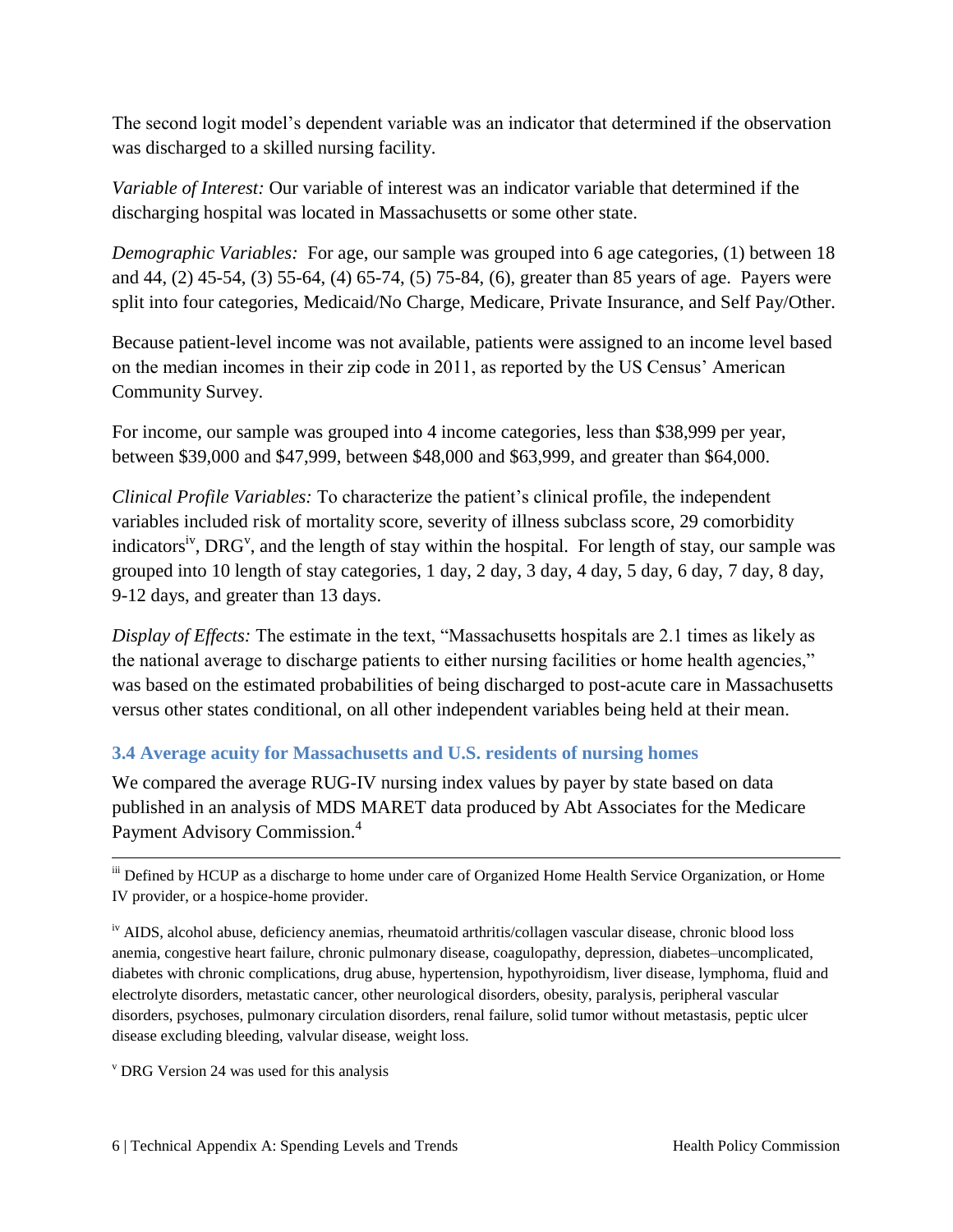# <span id="page-8-0"></span>**4 Behavioral health**

#### <span id="page-8-1"></span>**4.1 Estimate of total spending on behavioral health services in Massachusetts**

In Section A.4, we estimate that \$6 billion to \$7 billion per year is spent each year on behavioral health services in Massachusetts. This approximation was developed as the sum of component estimates for Medicare, MassHealth, commercial payer, and direct state agency spending. The method used for each component is described below.

#### *Medicare*

We estimated Medicare non-pharmacy spending on behavioral health using the APCD and aggregate figures provided to the Commission by CMS, and pharmacy spending based on figures published from MedPAC.

Medicare fee-for-service spending on behavioral health services excluding pharmacy was estimated by identifying the sum of expenditures associated with episodes of care for behavioral health conditions in the APCD in 2011. We used Optum's ETG grouper to associate claims with episodes and identified spending associated with 15 behavioral health-related episodes of care (see Table A4.1 below).

| ETG (4-digit) | Description                   | Type            |
|---------------|-------------------------------|-----------------|
| 2388          | Mood disorder, depressed      | Mental illness  |
| 2389          | Mood disorder, bipolar        | Mental illness  |
| 2393          | Psych & schizo disorder       | Mental illness  |
| 2394          | Personality disorder          | Mental illness  |
| 2397          | Eating disorder               | Mental illness  |
| 2398          | Anxiety disorder/ phobia      | Mental illness  |
| 2400          | Psychosexual disorder         | Mental illness  |
| 2401          | Attention deficit disorder    | Mental illness  |
| 2406          | Other pscyh/behavior disorder | Mental illness  |
| 2499          | Psychiatric disease S&S       | Mental illness  |
| 2711          | Cocaine or amph dep           | Substance abuse |
| 2712          | Acute alcohol intoxication    | Substance abuse |
| 2714          | Alcohol dependence            | Substance abuse |
| 2715          | Opioid/barbiturate dependence | Substance abuse |
| 2716          | Other drug dependence         | Substance abuse |

#### Table A4.1: List of behavioral health ETGs

Since Medicare claims contained in the APCD do not include cost-sharing, we increased the estimate of spending to reflect an assumed proportion of Medicare behavioral health expenditures represented by cost-sharing. We assumed this proportion to be the same as the proportion of total Massachusetts Medicare fee-for-service expenditures represented by beneficiary cost-sharing (13 percent, a 2012 figure provided to the Commission by CMS).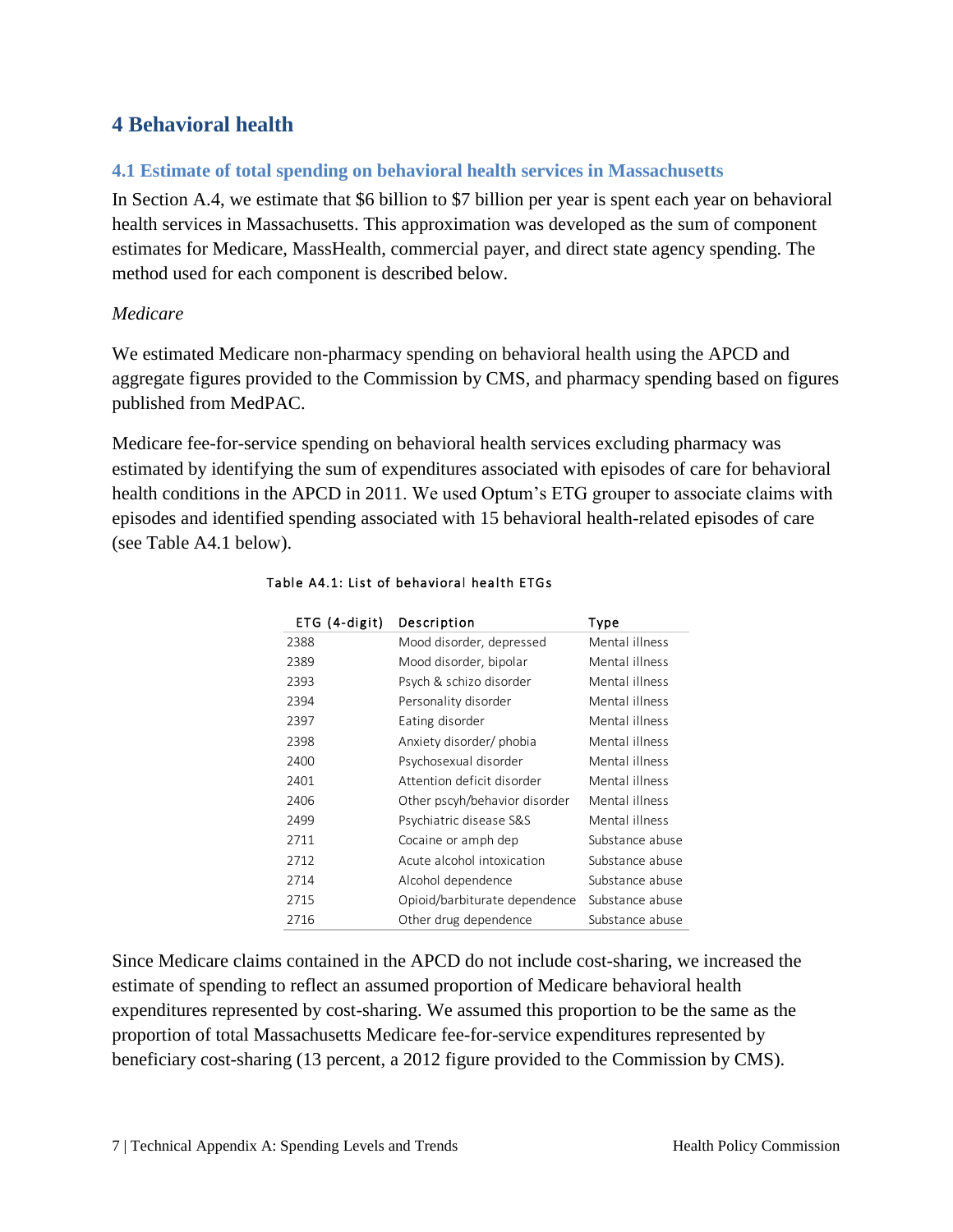We assumed the same per member per month spending on behavioral health services for Medicare Advantage beneficiaries as for Medicare fee-for-service beneficiaries.

Finally, we estimated pharmacy spending using figures for national spending on major behavioral health drugs (as represented by antipsychotics and antidepressants) from the MedPAC 2012 data book.<sup>5</sup> We calculated a national per member per month level of spending on behavioral health drugs in Medicare Part D and multiplied it by the number of Medicare Part D member months in Massachusetts in 2012.

#### *Commercial*

We estimated commercial payer spending on non-pharmacy behavioral health services using the APCD with methods similar to those used for Medicare spending. We calculated the total allowed expenditures associated with the 15 behavioral health-related episodes of care identified in Table A4.1. These allowed expenditures included payments made by commercial payers and by consumers in the form of cost-sharing.

To estimate behavioral health spending including pharmacy spending, we scaled our nonpharmacy spending estimate to a total estimate using estimates for the proportion of behavioral health spending represented by pharmacy published in the literature.<sup>6,7</sup>

#### *MassHealth*

We directly calculated MassHealth spending for the FFS and PCC populations. For the FFS population, non-pharmacy spending was calculated as the sum of payments to Inpatient Psych, Outpatient Psych, Psychologist, Mental Health Clinic, Psychiatric Day Treatment, and Substance Abuse provider types. For the PCC population, non-pharmacy spending was calculated as the total capitated payments to MBHP. Pharmacy spending on behavioral health drugs for the FFS and PCC population was provided to the Commission directly by MassHealth.

For the MCO population, we used figures provided to the Commission by MassHealth on behavioral health pharmacy spending for MCOs. We then estimated total behavioral health spending by assuming that the MCO population used the same relative proportions of pharmacy and non-pharmacy spending on behavioral health as the FFS and PCC populations. Finally, we estimated spending on behavioral health for all remaining MassHealth populations by assuming that behavioral health represented the same proportion of total spending for other MassHealth populations as for the MCO population. Note that these assumptions are likely too crude for developing specific MassHealth estimates of behavioral health spending, but were used as an approximation to estimate a statewide range of estimated spending on behavioral health.

*Direct state agency spending*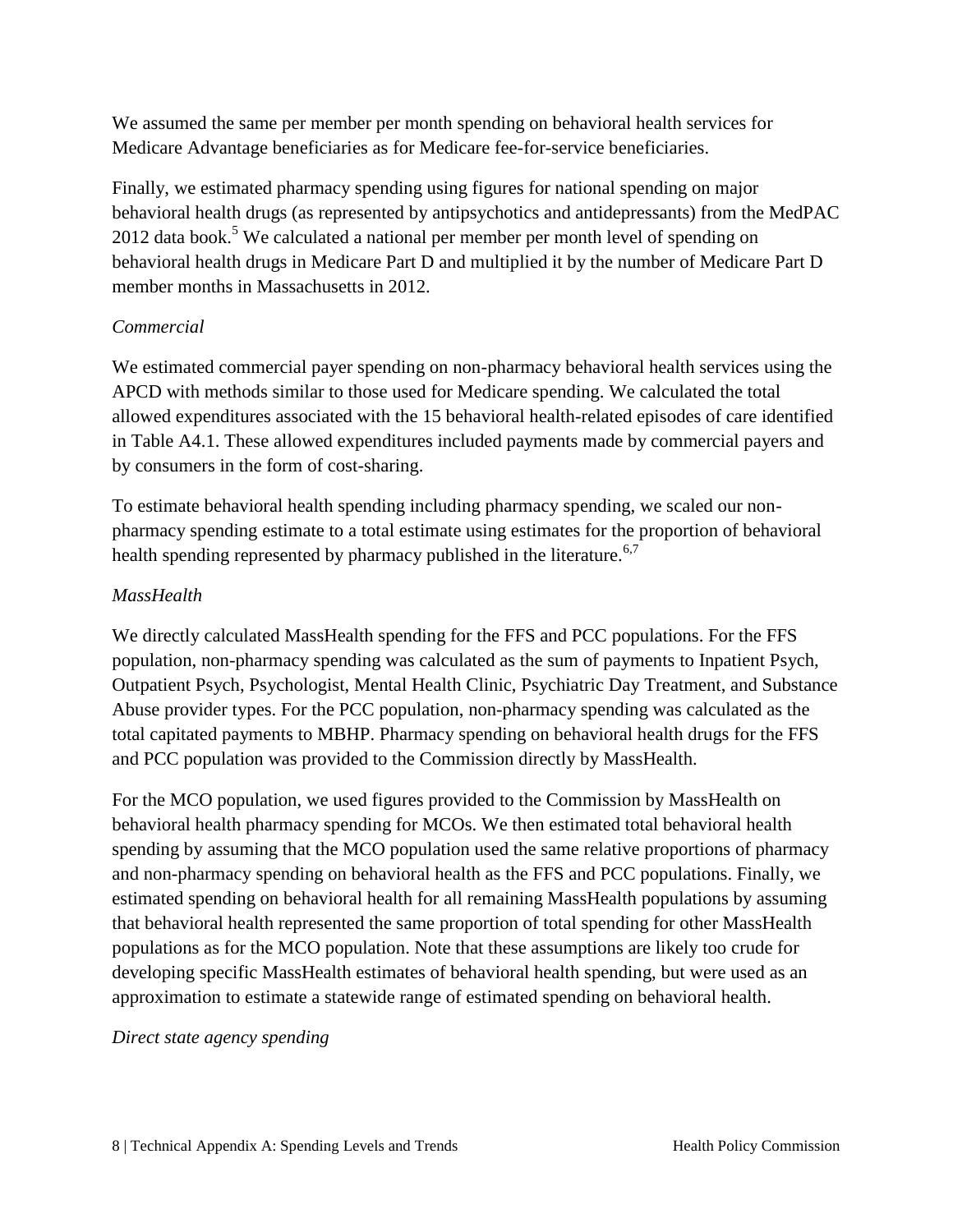Direct state agency spending was estimated as total budgeted funds in FY12 for the Department of Mental Health and a similar figure on spending by the Bureau of Substance Abuse Services (BSAS) in the Department of Public Health provided to the Commission by BSAS.

# <span id="page-10-0"></span>**4.2 Spending by category of service for people with and without behavioral health conditions**

To determine each patient's clinical conditions, we used Optum's Symmetry Episode Risk Group (ERG) risk adjustment grouper. The ERG grouper evaluated diagnosis codes on 2010 medical claims to identify the chronic and acute conditions that were present for each enrollee and that typically have a material impact on health care costs. The data output included indicators for the presence of 34 clinical conditions.

Working together with clinical consultants, we refined Optum's ERG clinical conditions into 17 chronic conditions (arthritis, asthma, child psychology, blood, diabetes, epilepsy, glaucoma, cardiology, HIV/AIDS, hyperlipidemia, hypertension, mental health, multiple sclerosis (MS) and ALS (amyotrophic lateral sclerosis), psychiatric disorders, renal failure, mood disorders, and substance abuse). We categorized five of these conditions as behavioral health (child psychology, mental health, psychiatric disorders, mood disorders and substance abuse) and the remainder as chronic medical.

These condition indicators were used to identify patients with no behavioral health conditions and patients with one or more behavioral health conditions. Average levels of spending for these two subsets of patients were calculated by category of service, using 2011 Medicare and commercial claims. For detailed definitions of categories of service, see CHIA and HPC publication, "Massachusetts Commercial Medical Care Spending.["](#page-2-2)<sup>1</sup>

## <span id="page-10-1"></span>**4.3 Impact of behavioral health conditions on expenditures for non-behavioral health conditions**

Patients were segmented by payer type and age into commercial, Medicare under 65, and Medicare 65-and-over populations and were segmented by clinical conditions (see **4.2** above) into those without chronic medical conditions and those with at least one chronic medical condition. Within each payer segment and chronic medical condition segment, we further classified patients based on their ERG conditions (see **4.2** above) into three groups: (1) no behavioral health conditions, (2) at least one behavioral health condition, (3) at least one mental illness condition and at least one substance abuse condition.

For each payer segment, chronic medical condition segment, and behavioral health condition segment, we calculated total expenditures on episode treatment groups (ETGs) that were not related to behavioral health (all ETGs except for those identified in **Table A4.1** above).

#### <span id="page-10-2"></span>**4.4 Emergency department visits and boarding by diagnosis type**

We used an estimate of the proportion of overall ED visits that carry a behavioral health diagnosis from DHCFP's 2012 cost trends report on ED utilization.<sup>8</sup>